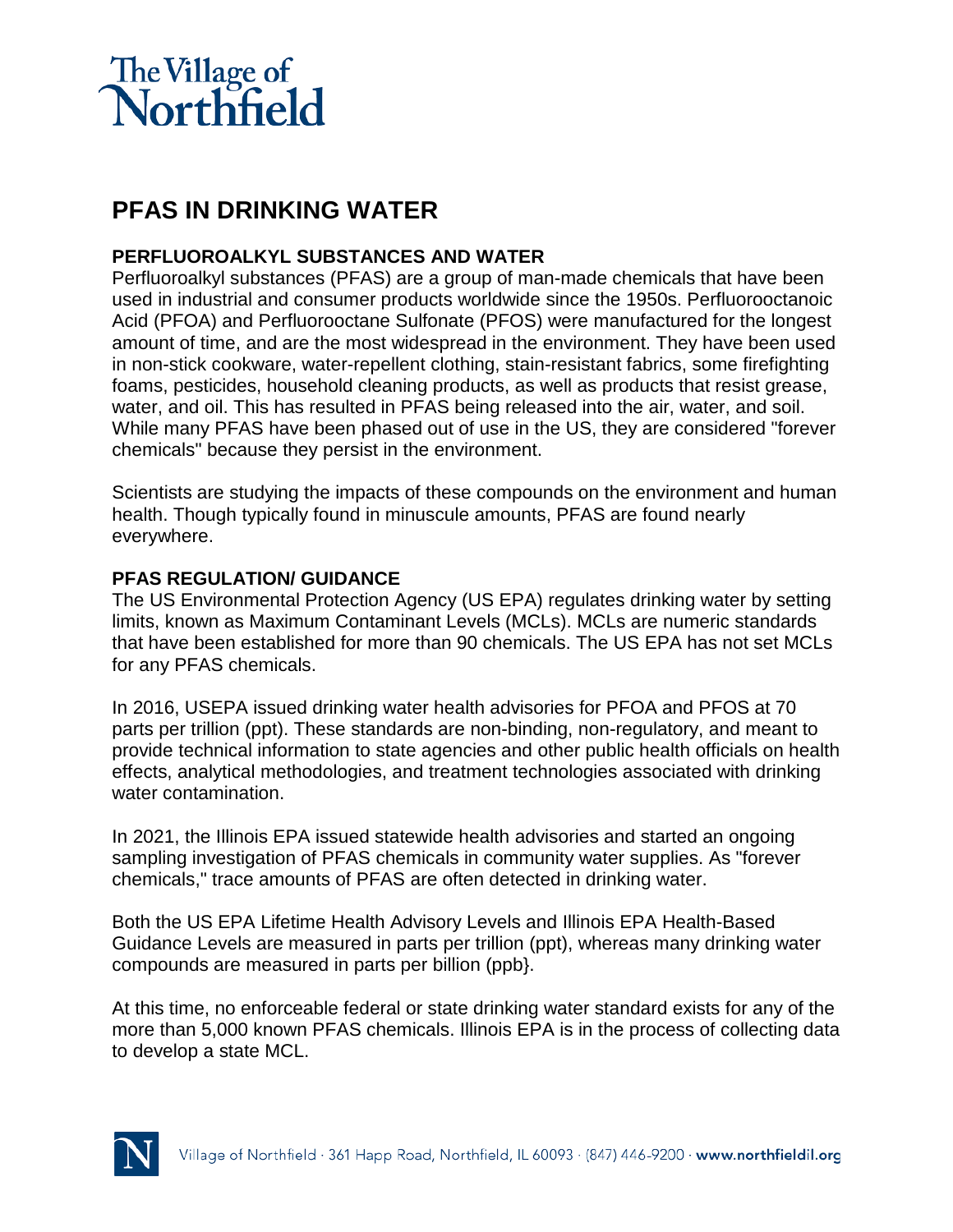

### **PFAS IN WINNETKA- the source of Northfield's water**

Winnetka's 2021 Illinois EPA testing results determined that one PFAS chemical was detected in the Village's drinking water just above the Illinois EPA Health-Based Guidance Level.

It should be noted that Winnetka's results are well below the US EPA Lifetime Health Advisory Level of 70 ppt.Communities alongthe west shore of Lake Michigan are seeing similar results at about 2 ppt on average.

|            | <b>Test Results - Village of Winnetka Drinking Water</b> |                                |  |  |
|------------|----------------------------------------------------------|--------------------------------|--|--|
| Date       | <b>PFOS</b>                                              | <b>PFOA</b>                    |  |  |
|            | IEPA Guidance Level 14.0 ppt                             | IEPA Guidance Level 2.0 ppt    |  |  |
|            | US EPA Guidance Level 70.0 ppt                           | US EPA Guidance Level 70.0 ppt |  |  |
| 09/03/2021 | 2.7                                                      | 2.2                            |  |  |
| 11/17/2021 | 2.3                                                      | 2.2                            |  |  |
| 01/03/22   | 2.2                                                      | < 2 0                          |  |  |

Ng/L or ppt = nanograms per liter or parts per trillion.

The lowest concentration the laboratory can reliably detect is 2.0 ppt.

| <b>Guidance</b><br>Level<br>(ng/LJ) | <b>PFAS Organics</b>                 | <b>Units</b> | Jan. 3,<br>2022 | 2nd<br><b>Quarter</b><br>2022 |
|-------------------------------------|--------------------------------------|--------------|-----------------|-------------------------------|
| $2.0$ (IEPA)<br>70 (USEPA)          | Perfluorooctanoic Acid (PFOA)        | ng/L         | 22.0            |                               |
| 14.0 (IEPA)<br>70 (USEPA)           | Perfluorooctanesulfonic Acid (PFOS)  | ng/L         | 2.2             |                               |
| 2,100                               | Perflouorobutanesulfonic Acid (PFBS) | ng/L         | 2.0             |                               |
| N/A                                 | Perfluoroheptanoic Acid (PFHpA)      | ng/L         | 22.0            |                               |
| 140                                 | Perfluorohexanesulfonic Acid (PFHxS) | ng/L         | 22.0            |                               |
| 21                                  | Perfluorononanoic Acid (PFNA)        | ng/L         | 22.0            |                               |

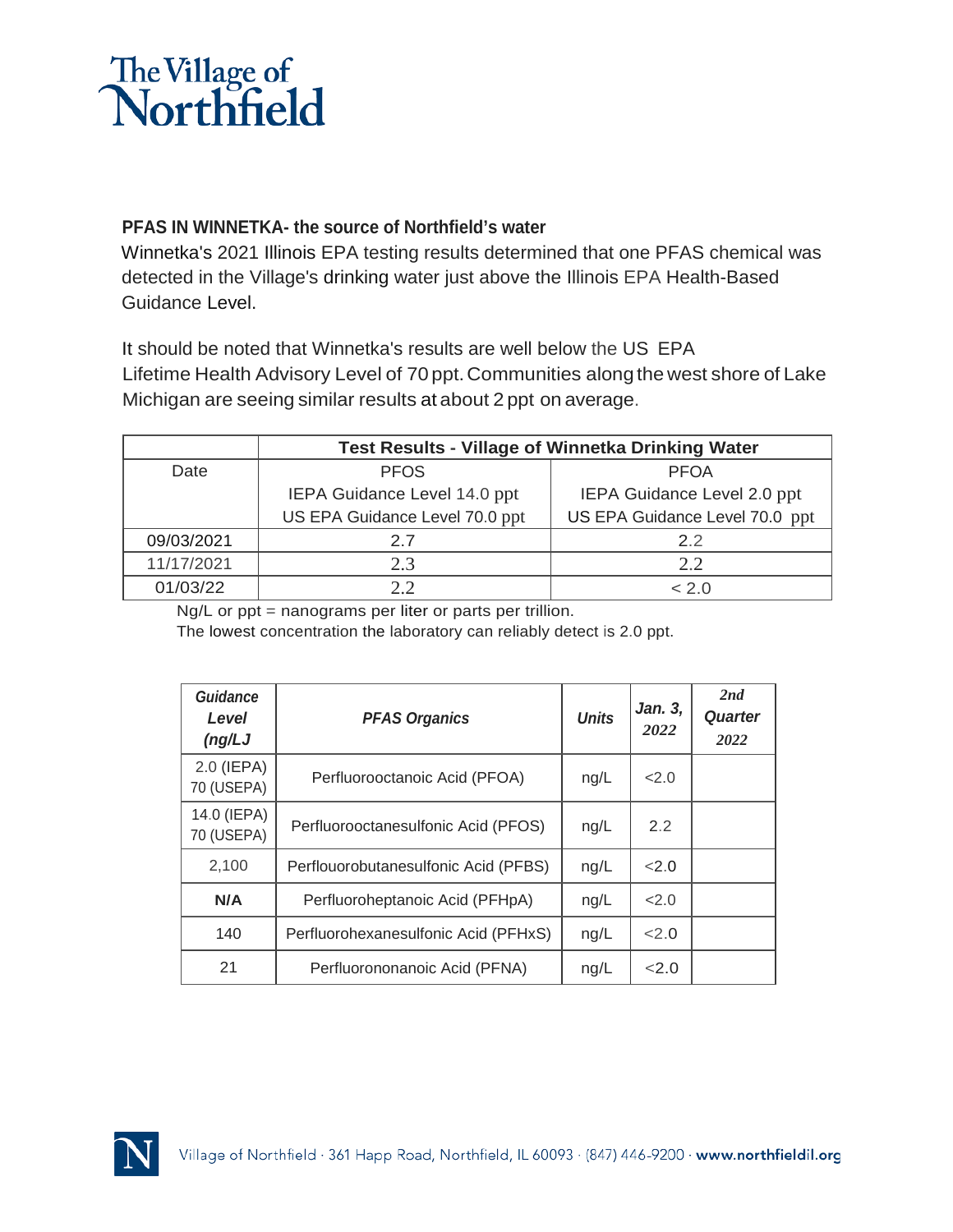# The Village of<br>Northfield

| NIA        | Perfluorodecanoic Acid (PFDA)                         | ngll | <2.0    |  |
|------------|-------------------------------------------------------|------|---------|--|
| 560,000    | Perfluorohexanoic Acid (PFHxA)                        | ngll | <2.0    |  |
| NIA        | Perfluorododecanoic Acid (PFDoA)                      | ngll | <2.0    |  |
| NIA        | Perfluorotridecanoic Acid (PFTrDA)                    | ngll | < 2.0   |  |
| NIA        | Perfluoroundecanoic Acid (PFUnA)                      | ngll | < 2.0   |  |
| <b>NIA</b> | N-ethyl<br>Perfluorooctanesulfonamidoacedic<br>Acid   | ngll | <2.0    |  |
| <b>NIA</b> | N-methyl<br>Perfluorooctanesulfonarnidoacedic<br>Acid | ngll | <2.0    |  |
| 560        | HFPO-DA                                               | ngll | <2.0    |  |
| <b>NIA</b> | <b>ADONA</b>                                          | ngll | $<$ 2.0 |  |
| NIA        | PCI-PF30 NS                                           | ngll | <2.0    |  |
| <b>NIA</b> | 11CI-PF30UdS                                          | ngll | < 2.0   |  |
| <b>NIA</b> | Perfluorotetradecanoic Acid (PFTeDA)                  | ngll | < 2.0   |  |

Ng/L or ppt = nanograms per liter or parts per trillion.

The lowest concentration the laboratory can reliably detect is 2.0 ppt.

### **NEXT STEPS**

The Village of Northfield is following guidance from the Illinois EPA and closely monitoring the latest health-based guidance. PFAS levels will be monitored quarterly in accordance with Illinois EPA. Once available, the most recent results will be posted on the Village's website.

### **MORE INFORMATION**

If you have questions, please contact Public Works Field Supervisor, Bill Wipperfurth at 847-784-3583 or [bwipperfurth@northfieldil.org.](mailto:bwipperfurth@northfieldil.org.)